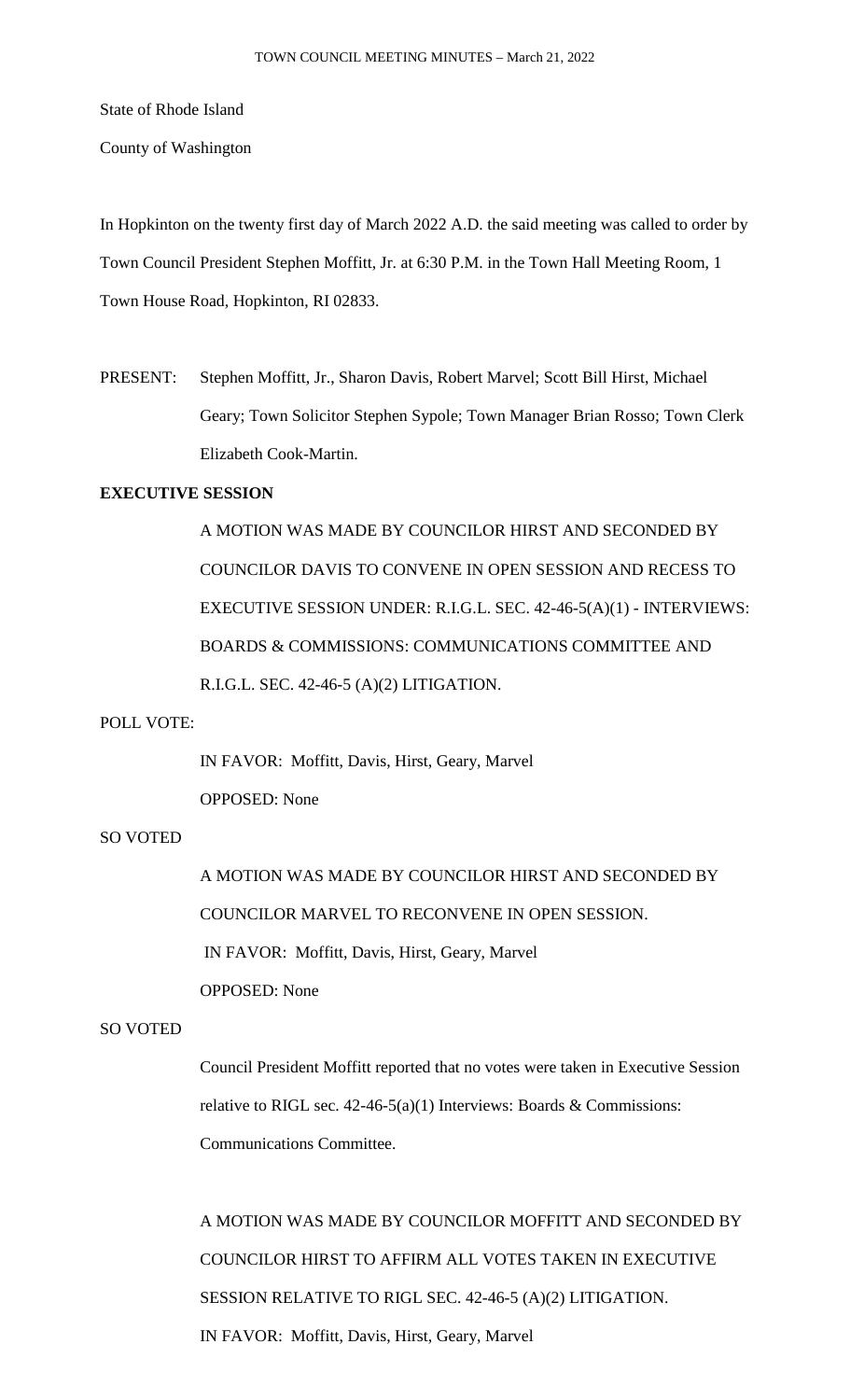#### OPPOSED: None

#### SO VOTED

§ 42-46-4(b) - All votes taken in closed sessions shall be disclosed once the session is reopened; provided, however, a vote taken in a closed session need not be disclosed for the period of time during which its disclosure would jeopardize any strategy, negotiation or investigation undertaken pursuant to discussions conducted under § 42-46-5(a).

# A MOTION WAS MADE BY COUNCILOR DAVIS AND SECONDED BY COUNCILOR MARVEL TO SEAL THE MINUTES OF THE EXECUTIVE SESSION.

IN FAVOR: Moffitt, Davis, Hirst, Geary, Marvel

OPPOSED: None

#### SO VOTED

The meeting was called to order with a moment of silent meditation and a salute to the Flag.

## **CONSENT AGENDA**

Councilor Hirst removed the Town Council Meeting Minutes of March 7, 2022 from the Consent Agenda to vote on separately.

A MOTION WAS MADE BY COUNCILOR HIRST AND SECONDED BY COUNCILOR MARVEL TO APPROVE THE CONSENT AGENDA AS FOLLOWS: Approve Budget Workshop Minutes of March 3, 2022; Budget Workshop Minutes of March 9, 2022; Budget Workshop Minutes of March 14, 2022; Set Monday, May 9, 2022 as date for Special Town Council Meeting to adopt the proposed 22/23 fiscal year budget; Accept the following monthly financial/activity report: Town Clerk; Approve refund resulting from a double payment on real property tax by the seller and buyers escrow company submitted by the Tax Collector.

IN FAVOR: Moffitt, Davis, Hirst, Geary, Marvel

#### OPPOSED: None

#### SO VOTED

Councilor Hirst was asked why he wished to vote on the minutes separately and he indicated he had an issue with how the February 7, 2022 meeting was handled.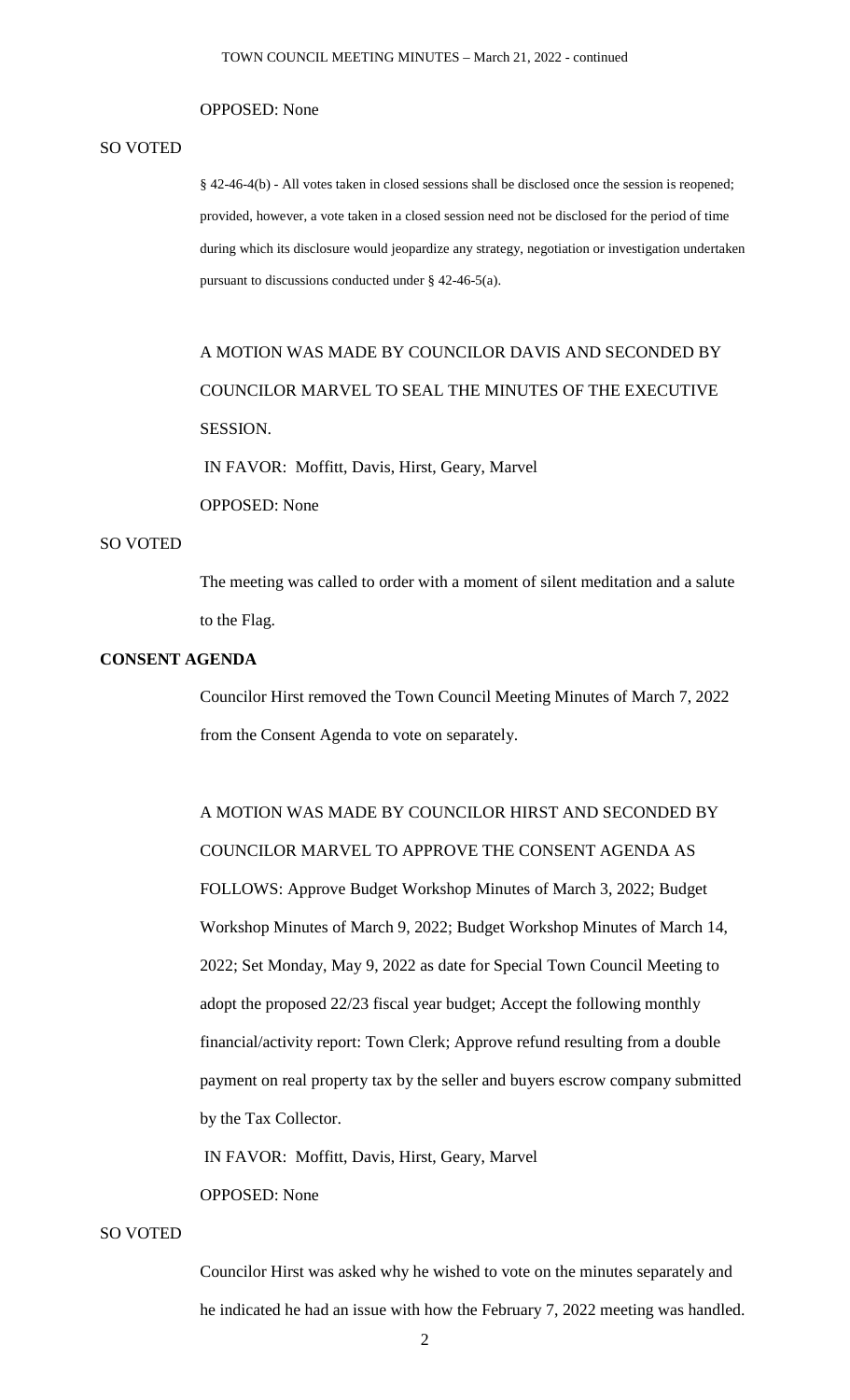Council President Moffitt noted the date differed from March 7, 2022 which was before them, at which point Councilor Hirst stated that he would make a motion to approve.

A MOTION WAS MADE BY COUNCILOR HIRST AND SECONDED BY COUNCILOR DAVIS TO APPROVE TOWN COUNCIL MEETING MINUTES OF MARCH 7, 2022. IN FAVOR: Moffitt, Davis, Hirst, Geary, Marvel OPPOSED: None

## SO VOTED

## **TOWN MANAGER REPORT**

Town Manager Brian Rosso provided an employment update noting that Elizabeth Monty was in place as the Finance Director with Debra Lewis as the Deputy Finance Clerk. He also noted that Talia Jalette has been promoted as the Planning Director and Michelle Gagnon-Smith was hired as the Town Manager's Assistant.

#### **OLD BUSINESS**

## **TOWN COUNCIL BYLAWS**

The Town Council reviewed the updated Town Council Bylaws and Councilor Davis noted that she wished to make four changes, the first being on page 2, Section (B) with a sentence added at the end to read: "The regular Town Council meeting will end at 10:00 p.m." Section (C) should then be changed to: "…Town Council beyond 10:00 p.m. should…" At the top of Page 5, Section (C), Tape Recording: she felt it should state: "The Town Clerk, or her designee, may..." On Page 7, Section 113 – Order of Business, she wished a new No. 14 be added for Public Comment and then Nos. 14 and 15 renumbered. Solicitor Sypole explained that he had sent several minor typographical changes to the Clerk's Office and he wished to discuss Section 2 on page 15, Referral to Committee/Amendments. Council President Moffitt felt this section was redundant and wished to remove it, which was agreed to by all Councilors.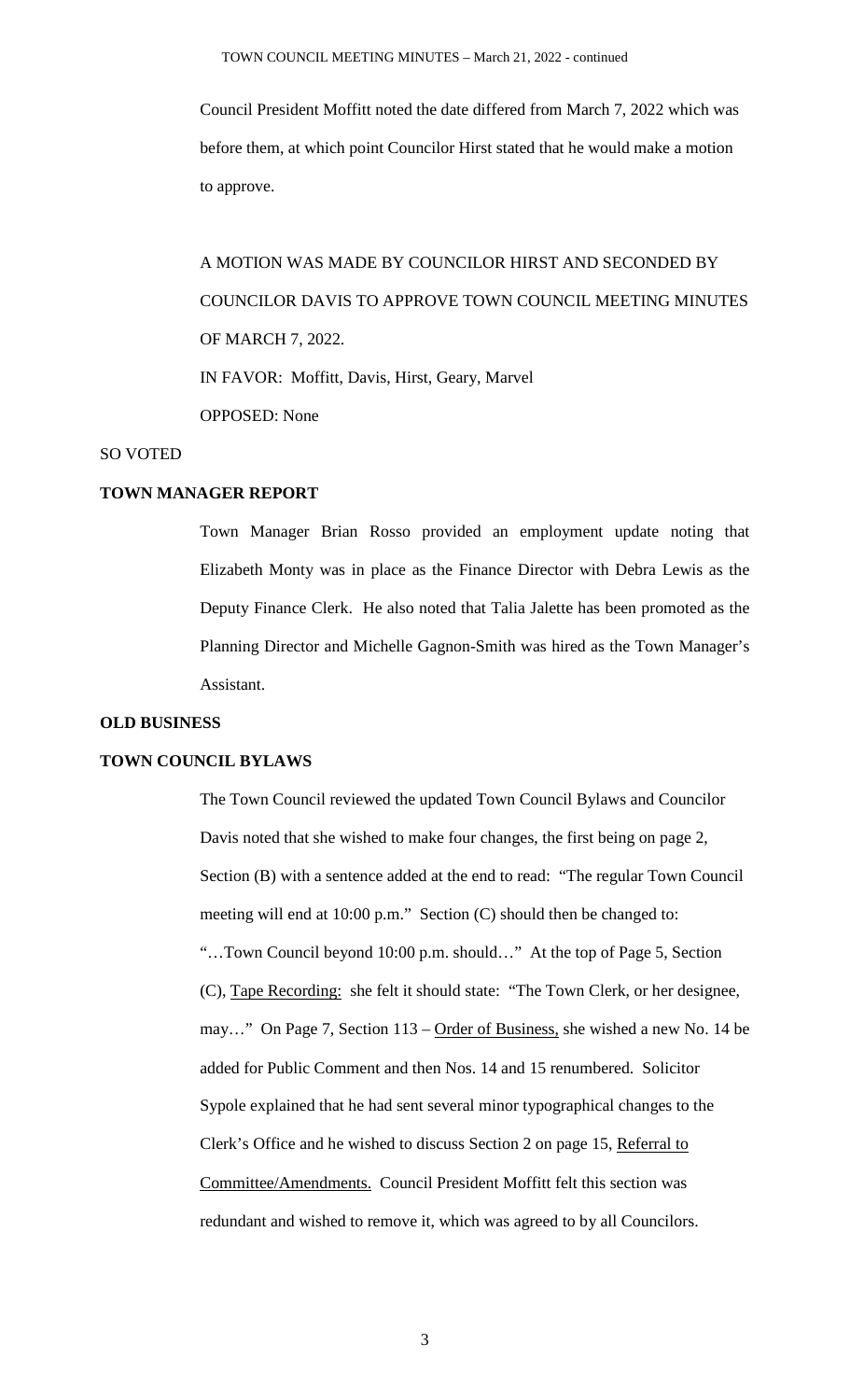TOWN COUNCIL MEETING MINUTES – March 21, 2022 - continued

## A MOTION WAS MADE BY COUNCILOR HIRST AND SECONDED BY

COUNCILOR MARVEL TO ADOPT THE TOWN COUNCIL BYLAWS WITH

THE AMENDMENTS MADE THIS EVENING.

IN FAVOR: Moffitt, Davis, Hirst, Geary, Marvel

OPPOSED: None

### SO VOTED

#### **NEW BUSINESS**

## **APPOINTMENT OF AMERICANS WITH DISABILITIES ACT (ADA) COORDINATOR**

Town Planner Talia Jalette submitted a letter indicating she was interested in

serving as the ADA Coordinator.

A MOTION WAS MADE BY COUNCILOR HIRST AND SECONDED BY COUNCILOR DAVIS TO APPOINT TALIA JALETTE AS THE AMERICANS WITH DISABILITIES ACT (ADA) COORDINATOR. IN FAVOR: Moffitt, Davis, Hirst, Geary, Marvel

OPPOSED: None

#### SO VOTED

## **APRIL 5, 2022 CHARIHO SCHOOL BUDGET VOTE**

Councilor Hirst had requested discussion re: April 5, 2022 Chariho School Budget vote.

Councilor Hirst was happy to announce that all Town Council members were present at the Chariho Annual School District Meeting. He indicated that he had sent an email to Chariho asking how much the maintenance of effort will be for Hopkinton and received a response that suggested that the FY23 proposed local support per student without non-recurring cost and before issuance of state aid for Hopkinton is: FY22 - \$12,739 and FY23 - \$12,898 or a 1.25% increase. Councilor Hirst noted that he is against the Chariho budget and wished there to be an unbiased, outside management study which would identify what was needed and not needed in the school district. The maintenance of effort law requires, short of non-recurring expenses and decrease in student enrollment, that you have to give the school district the same amount of money as the previous year. He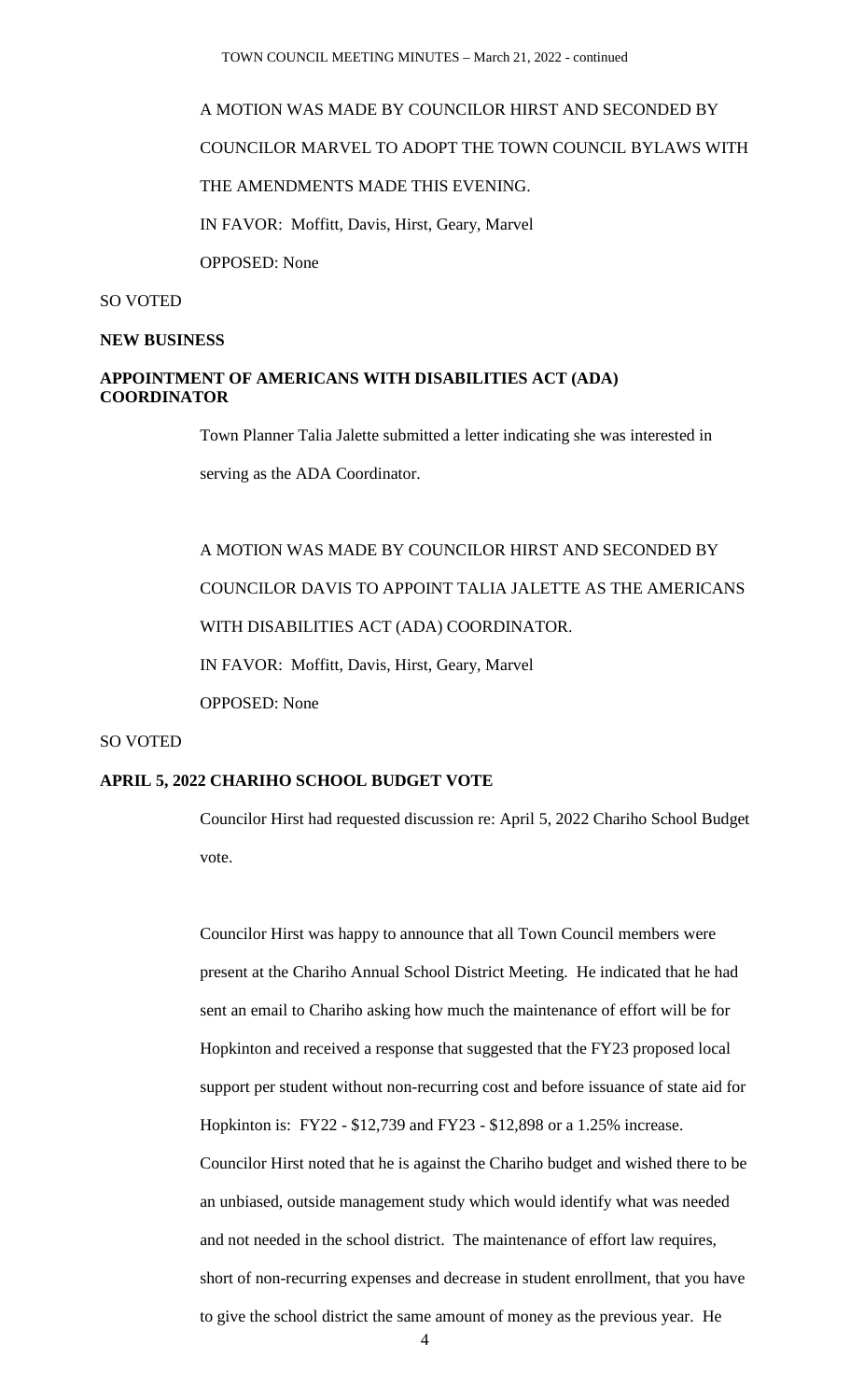wished the Town Council to take a stand on the budget and each Councilor to voice whether they approved or disapproved of the budget. Council President Moffitt noted that he supported the Chariho budget but felt it was up to the taxpayers to decide. He hoped that the residents would come out to vote on this budget whether they approved or disapproved of it. He felt that Chariho and the Chariho Act are an extremely complicated thing that many people do not understand and it bothered him that in some years the town was already at the 4% increase cap on the town budget which meant that they cannot, as a town, could not spend any money or they would be over the 4% cap. He believed Hopkinton was always starting in the hole and the town cannot get out of this hole. He felt their only hope was to encourage our legislators to work hard at a better state funding formula. Councilor Hirst advised that the Rhode Island State Constitution, Article XII, Section 1, specifically states that the General Assembly shall promote education. He noted that years ago an MGT study was done and they proposed an equalized tax rate to be done gradually, but this did not resonate well with Charlestown because it would have increased their property taxes. He wished to have an outside management study performed to look at staffing and how they purchase items, noting that because of the maintenance of effort law the school's budget could never be reduced. There was discussion on how this could be fixed by a change to the Chariho Act, though it was believed that all three towns would not agree to this. Councilor Hirst indicated that the town could hire a constitutional lawyer to sue for an equalized tax rate but that would very costly. He indicated that the General Assembly has the power to take away and abolish the school committees and could take over the schools if they wished. Council President Moffitt noted that there was a bill passed in the House that changed the statute that Councilor Hirst had quoted so that it now read that the General Assembly shall promote a fair and equal education. Councilor Marvel suggested they advocate for every taxpaying resident in Hopkinton to come out and vote on the school budget regardless of whether they were for or against the budget. He also stated that he was in favor of the budget explaining that educating our children was one of the most important essential services that a municipality or state can provide. Councilor Geary indicated that how he voted was no one's

5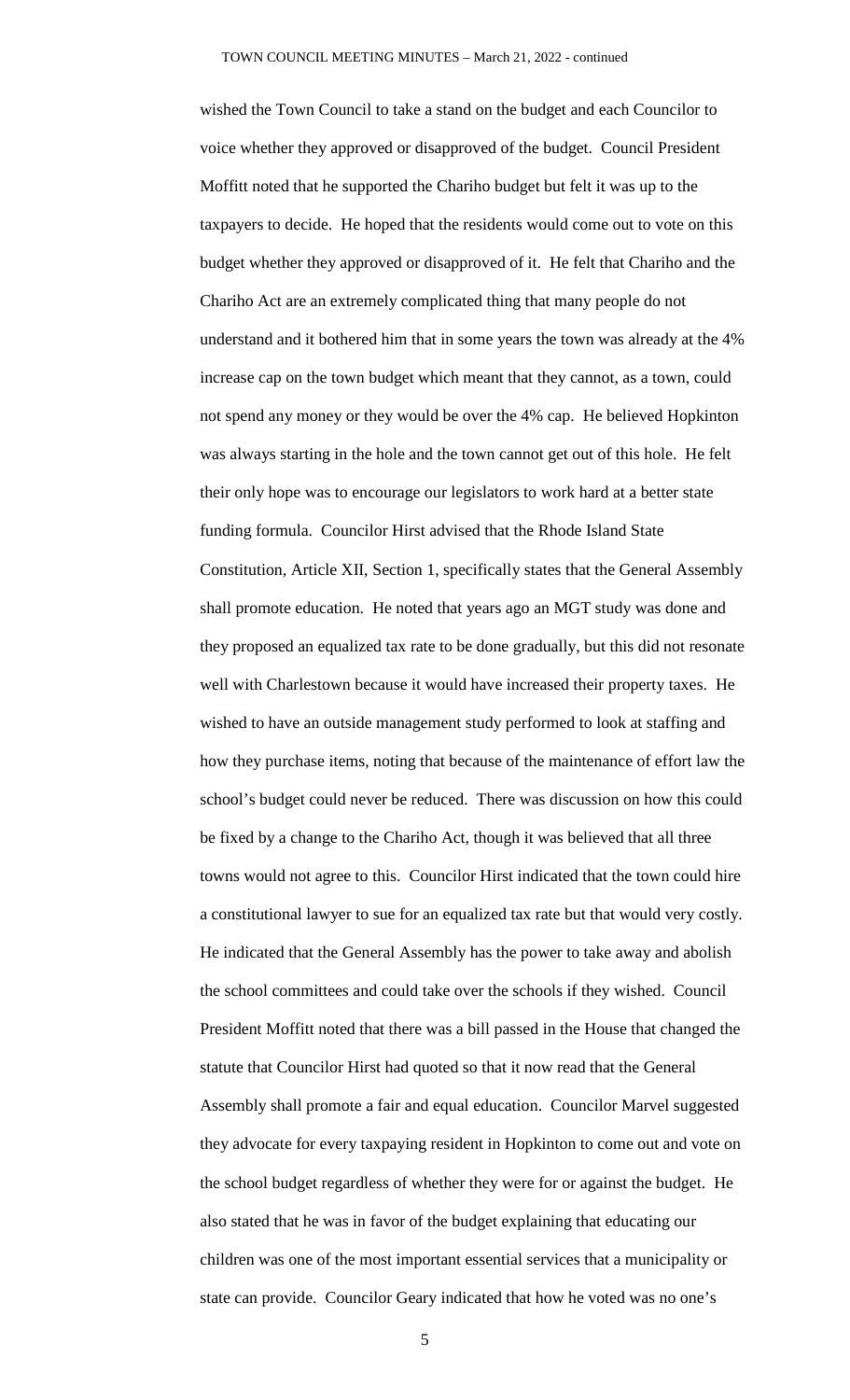business and agreed that there should be some kind of a fiscal audit. He noted that Chariho was a good school but the town was going broke trying to pay for it. Councilor Davis agreed with Councilor Geary that a person's vote is personal.

# **SCHEDULE WORKSHOP WITH TWO FIRE DISTRICTS TO DISCUSS AMBULANCE SERVICES**

The Council discussed and considered setting a date for a workshop with the two fire districts re: ambulance services including developing a timeframe or outline to be included in the workshop invitation requested by Councilor Davis.

Councilor Davis read the following: During our current Hopkinton Town Budgeting process, it has become abundantly clear that Hopkinton cannot fully increase its funding to the Ashaway Ambulance Association and the Hope Valley Ambulance Squad to meet their needs. Both ambulances are requesting \$100,000 grants. Hopkinton has tentatively budgeted \$62,000 each. They will still need \$38,000 each to meet their requests. In addition to reviewing the documentation provided with the ambulance grant requests, several Hopkinton Town Councilors attended a meeting of the Ashaway Fire District on March 16, 2022 to better understand the Fire District's financial commitment to the Ashaway Ambulance Association. The Ashaway Fire District is willing to continue to partially fund the Ashaway Ambulance Association and manage how their funding is used. But they are not ready to absorb the ambulance organization into the Fire District. Long term, the only way to continue to cover ambulance funding needs will be by increasing the fire taxes that Ashaway residents have to pay. The key question is are the Ashaway residents willing to accept increases to their fire taxes? The Hope Valley Ambulance Squad provides services to Hope Valley and Richmond and receives funding from both towns. As both towns' grants top out, I have begun discussions with the Hope Valley-Wyoming Fire District regarding beginning to issue funding directly to the Hope Valley Ambulance without absorbing them. Several other town councilors have also met with the Ambulance Squad. How much of this funding should come from Richmond and Wyoming residents compared to Hope Valley residents? Again, the key question is, are the residents of the involved towns willing to accept increases to their fire taxes? I would like to schedule a Hopkinton Town Workshop on July 11, 2022 at

6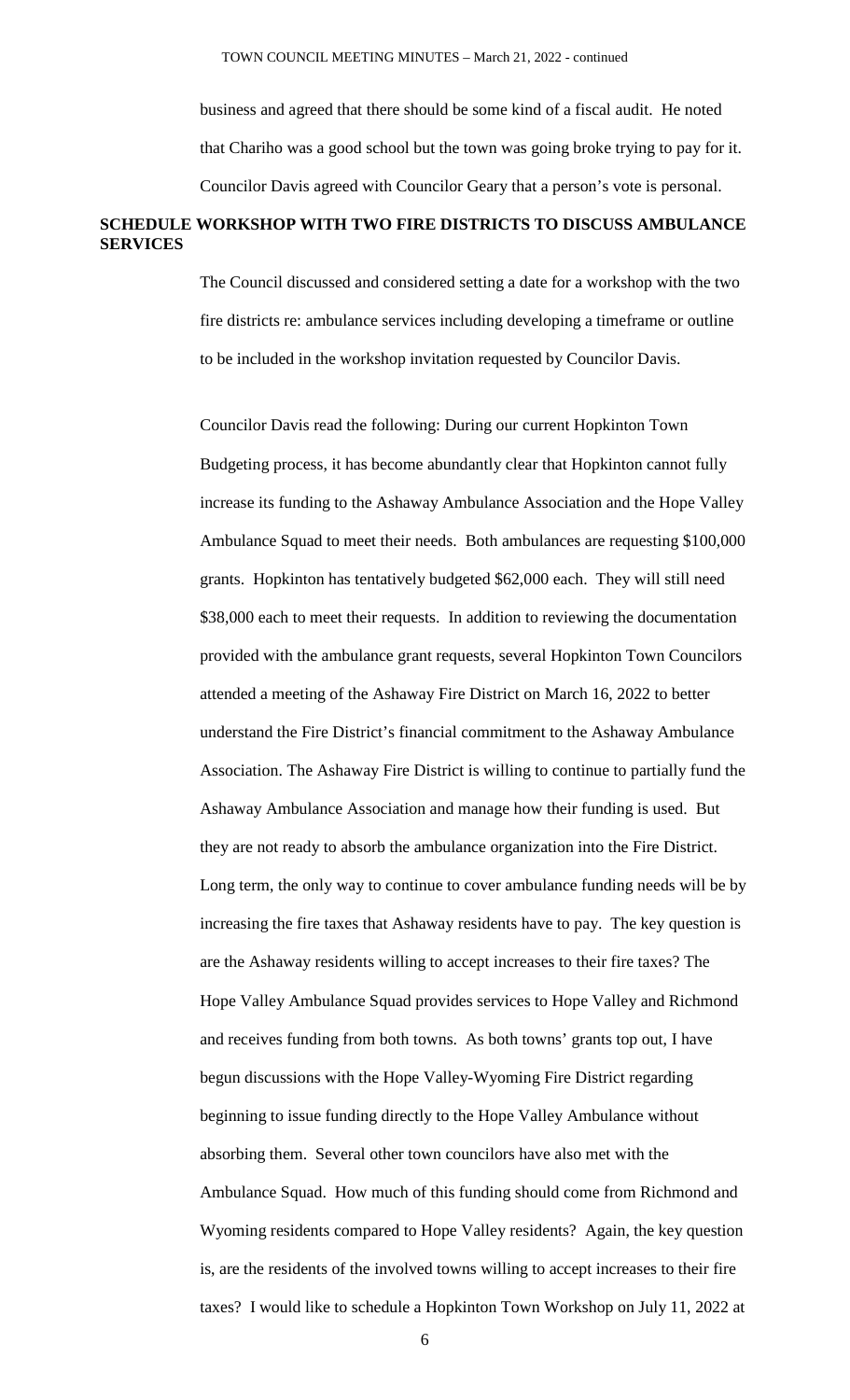7:00 pm or sooner to further discuss future funding of volunteer ambulance services in Hopkinton. The Ashaway Fire District needs to determine if it is willing to increase fire taxes so that it can increase the grant that it gives to the Ashaway Ambulance. The Hope Valley-Wyoming Fire District needs to determine if it is willing to increase fire taxes so that it can give a grant to the Hope Valley Ambulance. During the workshop the following agenda items would be addressed:

- 1. What are the advantages of Fire Districts increasing/beginning to fund ambulances without absorbing them?
- 2. What are the obstacles that would prevent the Fire Districts from increasing/beginning to fund ambulances by increasing fire taxes?
- 3. What are the ways to overcome these obstacles?
- 4. Next steps.

We should invite both fire districts, both ambulance services, the Richmond Town Council and the Hopkinton and Richmond residents to the workshop. This is a serious long-term problem that cannot be solved by the Town of Hopkinton alone.

Councilor Davis noted that when they first began this discussion she had believed that the easiest solution would be for the ambulance associations to be absorbed by the fire districts; however, this does not seem to be agreeable to the fire districts. At the moment the Ashaway Fire District is willing to give the Ashaway Ambulance Association money without absorbing them. She felt that the Hope Valley/Wyoming Fire District might be willing to do the same for the Hope Valley Ambulance Corps. She believed that they should hold a workshop before July 11, 2022, before the Ashaway Fire District has their budget vote on the third Thursday of July and the Hope Valley/Wyoming Fire District has a vote on their budget on the third Wednesday of July. Council President Moffitt noted that he was in attendance at the Ashaway Fire District meeting and after hearing their discussion he was happy about how they have handled this issue. He noted that these are two separate taxing authorities, both in Hopkinton, and felt this was a Hope Valley/Wyoming Fire District issue and Hope Valley residents would have to decide this issue. Councilor Davis advised that she had spoken with Chief Lee